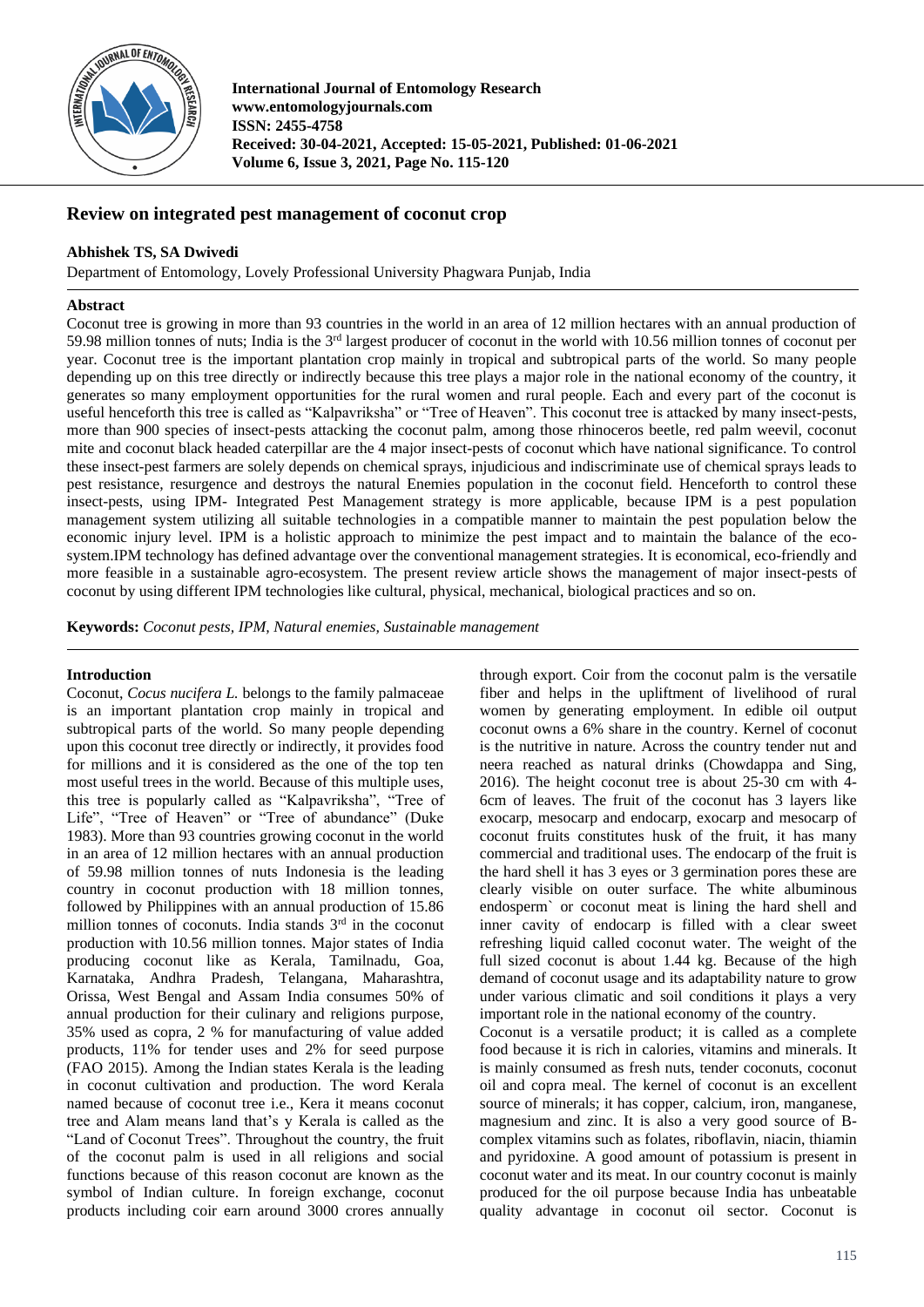processed into different emerging value added products such as desiccated coconut powder, virgin coconut oil, coconut chips, coconut milk, preserved tender nut water; neera etc. The coconut tree is damaged by a number of insect pests all around the year (Thampan, 1975). A total of 323 species belonging to the coleoptera family damages the coconut tree at most (Child 1974). Beetles feds on leaves, roots or bore the plant buds, mainly fronds of coconut tree are damaged by the pests of Curculionidae, Chrysomelidae and Scarabaeidae family (Howard *et al*. 2001). Coconut farms are called as plantations or homestead gardens and they attacked by number of pests. In every coconut growing countries crop damage by pests leads to heavy loss to farmers. In India, coconut pests are divided as major and minor pests like as Rhinoceros beetles, red palm weevil, leaf eating caterpillar and white grub are considered as major pests and other pests like slug caterpillars, scale insects, mealybugs, cored bugs termites and mites are considered as minor pest. To control these insect pests of coconut farmers solely depends upon chemical insecticides, because of this indiscriminate use of chemical sprays it lead to pest resistance, resurgence, secondary pest outbreak and it harms the natural enemies population in the field because of these above reasons in this review showing that controlling of the major pests of coconut by using IPM strategies.

IPM – Integrated Pest Management, it is a strategy that integrates various methods like cultural, physical, biological control and also uses the chemicals as the last option. IPM is based on the farmer's local knowledge, acceptance and education and also it is cost effective and it is a pure ecofriendly approach.

**Methodology:** The data for this review paper collected by the related articles, journals, research papers, proceedings, annual reports, thesis, review reports, survey reports and library books etc.,

## **Taxonomic classification of 4 major insect pests of National significance in coconut**

4 major insect-pests of coconut like as:

**Table 1**

|    | Common      | <b>Scientific</b> | <b>FamilyOrder</b> | Damaging |
|----|-------------|-------------------|--------------------|----------|
| No | <b>Name</b> | Name              |                    | stage    |
|    |             |                   |                    |          |

- 1. Rhinoceros beetle
- 2. Coconut black headed caterpillar
- 3. Red palm weevil
- 4. Coconut mite

## **Rhinoceros beetle:** *Oryctes rhinoceros* (Linnaeus)

**Host:** Coconut, oil palm, date palm ornamental palms.

**Distribution:** Throughout South East Asia, Philippines and several pacific ocean islands.

# **Destructive stage:** Adult

**Nature of damage:** The beetle attacks all age groups of coconut trees by boring into the unopened spindle leaves and spathes and chews the internal soft tissues. It pushes out the chewed up tissues as fibres at the entry points and when these injured spindle open up, these green leaves showing a geometric 'V' shaped cut pattern. Damage by this beetle to the inflorescence shows round oblong holes on the spathes after these spathes dry up and resulting in complete loss of nuts in the affected bunch. Attack on young seedlings leads to stunt by this beetle leads to stunted growth and delayed flowering. This black beetle provides egg laying sites for another lethal peat like red palm weevil for the entry of fungal pathogens. (Kumara et el. 2015).

## **Coconut black headed beetle:** *Opisina arenosella Walker*

**Host:** Coconut, oil palms, date palms, betel nuts, ornamental palms, banana.

**Distribution:** India, Srilanka, Burma, Thailand.

# **Destructive stage:** Caterpillar

**Nature of damage:** This caterpillar attacks the lower side of the coconut leaflets and damage the photosynthetic area of the palm and makes the leaves unsuitable for thatching and other purposes. This caterpillar constructs the silken galleries with excreta and scrapping the leafy area. It leads to the damage of the outer and middle whorl of leaves. This pest is the dominant one in the area of coastal regions, in the parts of backwaters and in the vicinity of water bodies in the interior parts of the peninsular India. (Kumara *et al*. 2015).

## **Coconut mite:** *Aceria gurrerenis*

**Host:** Coconut palm

**Distribution:** Asia, Africa, America (Central, North, South and the Caribbean) and Europe.

# **Destructive stage:** Nymphs and adults

**Nature of damage:** After the pollination early stages of buttons are infested with mite take shelter under the perianth. After one month presence of longitudinal patches below the perianth and development of triangular yellow patches these are the early symptoms of mite attack. After that these patches turn into brown and longitudinal fissures and wartings appear on the nut surface. Due to this mite attack drying and shedding of button also occurs. (A.D.N.T. Kumara *et al*. 2015).

### **Natural enemies of Opisina arenosella Walker recorded from India:** (. Amporn Winotan, 2014).

- 1. *Brachymeria nephantidis Gahan,* Chalcididae, Pupal parasitoid
- 2. *Brachymeris nosatoi Habu,* Chalcididae, Pupal parasitoid
- 3. *Brachymeria latus Walker*, Chalcididae, Pupal Parasitoid
- 4. *Bracon hebetor Say,* Braconidae, Larval ecto-parasitoid
- 5. *Bracon brevicornis Westmeal,* Braconidae, Larval ectoparasitoid
- 6. *Trichospilus pupivora Ferriere,* Eulophidae, Pupal endo-parasitoid
- 7. *Anthocephalus hakonensis Ashmead,* Chalcididae, Pupal parasitoid
- 8. *Elasmus nephantidis Rohwer,* Elasmidae, Larval ectoparasitoid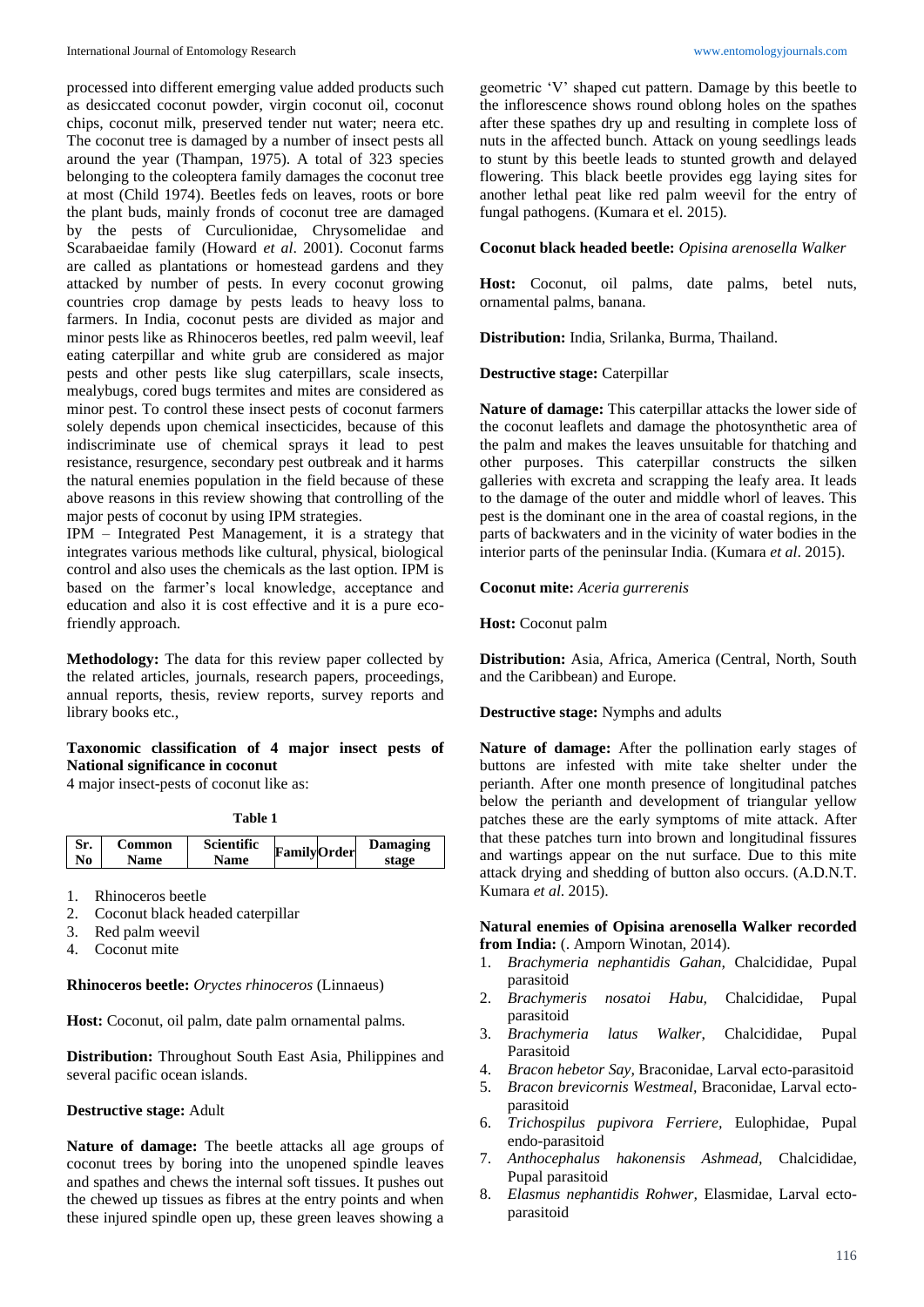- 9. *Goniozus nephantidis (Muesebeck),* Bethylidae, Larval ecto-parasitoid
- 10. *Apanteles taragamae Vierick,* Braconidae, Larval endoparasitoid
- 11. *Eriborus trochanteratus (Morley),* Ichneumonidae, Larval endo-parasitoid
- 12. *Goryphus sp.*, Ichneumonidae, Pupal parasitoid
- 13. *Meteoridea hutsoni Nixon,* Braconidae, Larval parasitoid
- 14. *Tetrastichus isaraeli (Mani and Kurian),* Eulophidae
- 15. *Stomatomyia bezziana Baranoff*, Tachinidae, Larval parasitoid
- 16. *Cardiastethus exigruis Popius,* Eggs and small larvae Predator.

#### **Red palm weevil**: *Rhynchoporus ferrugineus (Oliver)*

**Host:** Coconut, oil palms, date palms, sago and other species of palm.

**Distribution:** India, Pakistan, Srilanka, South East Asia, China, Taiwan, Saudi Arabia, UAE and the Soloman Islands.

#### **Destructive stage:** Grub

**Nature of damage:** This is the most destructive pest in the coconut plantation. During early stage of coconut palm i.e., below 20 years of age this pest cause damage to the coconut tree. Eggs are laid in the soft tissues in cut or injured portions and emerging grubs makes tunnels into the stem and feeds on the tender tissues inside the palm. To complete its lifecycle grub remains inside the palm only if it is unnoticed then it finally kills the palms. If the palm is infected with bud rot / leaf rot or attacked by rhinoceros beetle these symptoms paves the way for red palm weevil attack because this pest attracts to the rotting smell. We can hear the gnawing sound of grubs when closely monitored with ear. The major symptoms of this pest are followed as:yellowing and wilting of the inner and middle whorl of leaves, presence of small circular holes on the palm trunk with oozing out of a brown viscous fluid, longitudinal splitting of leaf base and at the base of affected palm presence of cocoon/ chewed up fibres. (Kumara *et al*. 2015).

**Management of major pests of coconut by IPM strategies: (**Winotan, 2014).

**Cultural control:-**Selection of seed nuts from 20 years mother palms which yields more than 80 nuts per annum carries at least 12 bunches and nut weight is not less than 600 grams. Collection of seed nuts between February and May, bed preparation with the width of 1.3m of convenient length. Timely sowing May-June gave proper irrigation. During the monsoon periods mulch the nursery. INM for coconut mite affected palm with 50 kg FYM, 1.3 kg urea, 2 kg super phosphate, 3.5 kg murate of potash, 1 kg of gypsum and 50 gm of borax. Intercropping with cocoa, pepper, areca nut, pineapple, guava, vanilla and other crops suited to different agro climatic condition. Field sanitation by removing the disposing of organic matters will reduce the rhinoceros beetle, red palm weevil attack and termite infestation.

**Mechanical control:** By using a beetle hook take out and kill the rhinoceros beetle from the attacked palm. To check the red palm weevil, close the opening on the trunk with clay or cement. Cut and burn one or two severely infected leaves of lower whorl affected black headed caterpillar. Cut and burn the disease affected portion of palms. Chisel out the affected tissues and dress the wound with hot coal tar to manage the stem bleeding and Thanjavur wilt. Use pheromone trap for red palm weevil and rhinoceros beetle at 20 number/ha for mass control. When fronds are to be removed from the palm, it should be cut leaving a petiole of 120cm. This will avoid entry of red palm weevil into the trunk portion. Log trapping with toddy for red palm weevilfresh coconut logs 50cm long, split longitudinal and cut surfaces smeared with fresh toddy fermented with yeast or acetic acid are effective in attracting the weevils. The traps are set in such a way that the two spilt halves are placed one above other with their cut surfaces facing each other. Pieces of fresh coconut petiole smeared with fermented toddy and kept in pots also serve as a weevil trap, such traps should be kept in the evening and the weevils can be collected and destroyed next day morning. Mud pots containing sugarcane molasses 2.5kg/toddy 2.5 litre +acetic acid 5ml + yeast 5 gm + longitudinally split tender coconut stem/leg of green petioles, 75 number in one ha are effective in trapping red palm weevils in large numbers. Destruction of rhinoceros beetle grubs from breeding sites such as cow dung, compost pit etc.

**Biological control:** Conserve the natural enemies present in the plantation area. Release *Goniozus nephantidis* (larval parasite), @ 10 numbers per plant at 15 days interval for 4 times Bracon hebetor and *Bracon brevicornis* @ 20 number per 100 larvae at 15 days intervals for 4 times*, Elasmus nephantidis* (pre-pupal) and *Brachymeria nosatoi* (pupal) @ one per plant against *Opisina arenosella.* Release *Baculovirus oryctes* against rhinoceros @ 10-15 virus infected beetles/ha. *Metarhizium anisopliae* could be mass cultured in coconut water or on cassava chips and rice bran supplemented with a nitrogen source during monsoon season against rhinoceros beetle. Incorporation of the weed plant, *Clerodendron infertunatum* in the breeding sites of rhinoceros beetles disrupts the larval development.

**Chemical control:** Spray neem oil +garlic+ soap (20ml+20Gm+5gm)/ litre against *Aceria guerreronis.*Spray azadirachtin 1500PPN, 4ml/litre of water against eriophyid mite. Inject the attacked palm with carbaryl 1% as curative control for red palm weevil. Treat breeding site of rhinoceros beetle with carbaryl 0.01%.Remove the infected tissue and apply Bordeaux paste 10% to the wound of the bud rot affected palm. After removing the infected portion of the spindle leaf, pour contaf (Hexaconazole) 2ml or indofil M-45 (Mancozeb) 3 gm in 300 ml water around the well of the spindle against leaf rot. To protect the young palm from rhinoceros beetle the innermost 2-3 leaf axils may be filled with a mixture of sevidol 8g  $(25gm) + fine$ sand 200gm per palm during may, September and December or leaf axil filling with 12 gm of naphthalene balls covered with sand at 45 days interval is also effective. Setting up of breeding traps using decaying organic debris treated with 0.01% carbaryl 3-4 times a year. Spray the bunches 2-6 months old with azadirachtin 0.004% against *Aceria guerreronis.*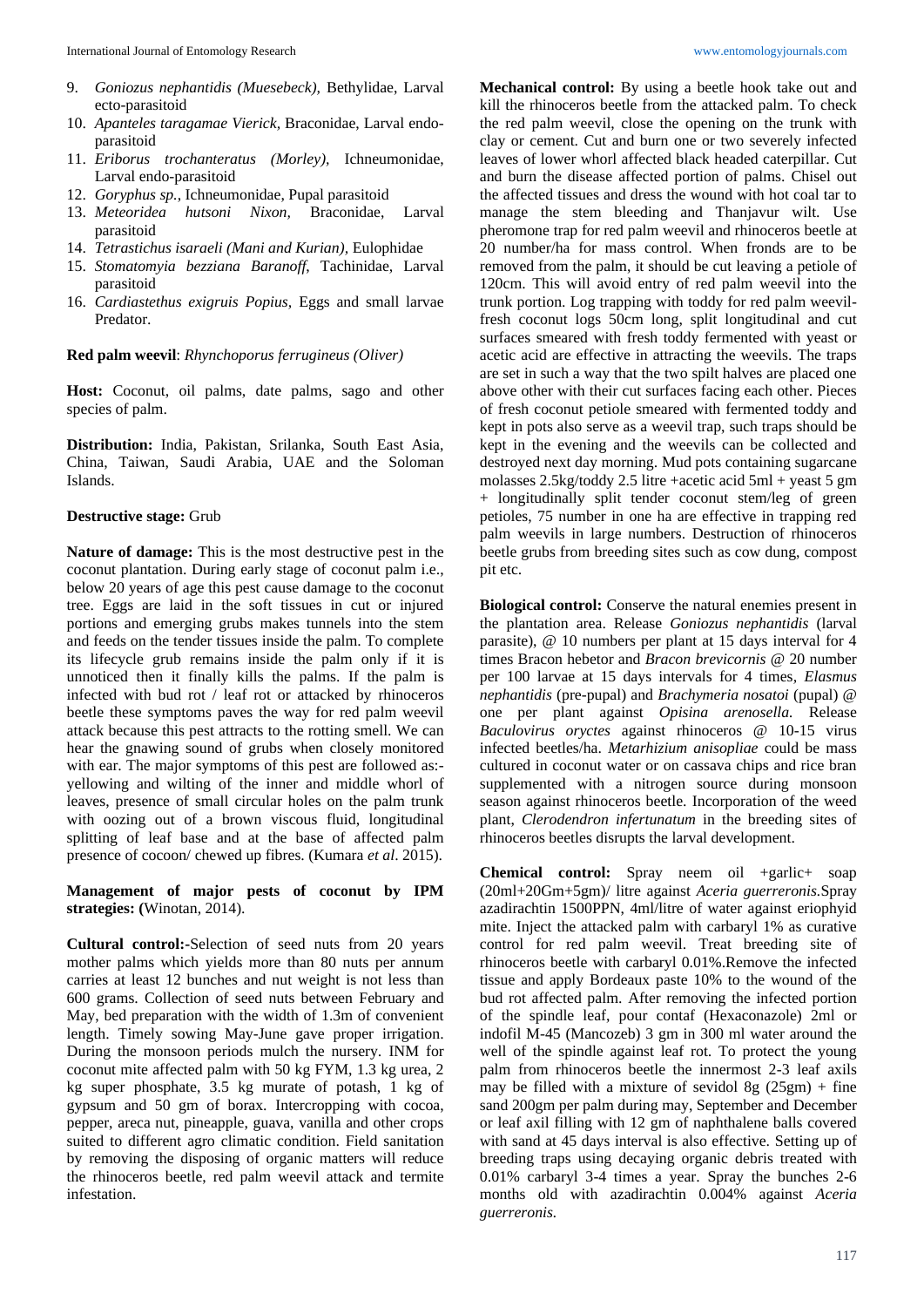Root feeding of monocrotophos 36 wsc-10ml +10 ml water in polythene bag against black headed caterpillar and eriophyid mites.Harvesting of nuts should be done minimum 45 days after treatment. Soil drenching with 0.1% calaxin @ 2.25 liters per tree for Tanjavur wilt

**Some important bio-agents of coconut palm: (**CIL. 2003. 9 th national workshop for review/upgradtion of IPM package of coconut and other crops was held during 22<sup>nd</sup> -23<sup>rd</sup> December, Faridabad. 121001).

| Sl. no. | <b>Bio-agent</b>           | <b>Nature</b>            | Host                                   | <b>Stage attacked</b>   |
|---------|----------------------------|--------------------------|----------------------------------------|-------------------------|
| 1.      | Hymenopterans:-            | Parasitic                | Opisina arenosella                     | Early larvae            |
|         | Apanteles taragame         |                          |                                        |                         |
| 2.      | Goniozus nephantidis       |                          | $S_{-}$                                | Larvae                  |
| 3.      | <b>Bracon</b> brevicornis  | $\overline{\phantom{0}}$ |                                        | Larvae                  |
| 4.      | Eriborus trichanteratus    |                          |                                        | Larvae                  |
| 5.      | Elasmus nephantidis        |                          |                                        | Pre-pupal stage         |
| 6.      | Brachymeria nephantidis    | -                        |                                        | Pupal stage             |
| 7.      | Brachymeria nosatoi        | -                        |                                        | Pupal stage             |
| 8.      | Xanthopimpla sp.           | $\overline{\phantom{0}}$ |                                        | Pupal stage             |
| 9.      | Campsomeriella collaris    |                          | White grub                             | Grub                    |
|         | Carabids:-                 |                          | Opisina arenosella                     | Larvae                  |
| 10.     | Parena nigrolineata        | Predatory                |                                        |                         |
|         | Calleida splendidula       |                          |                                        |                         |
| 11.     | Anthocoreid bug:-          | Predatory                | Opisina arenosella                     | Eggs and neonatal stage |
|         | Cardiastethus species      |                          |                                        |                         |
| 12.     | Reduviid bug (Exotic)      | Predatory                | Rhinoceros beetle                      | Adult                   |
|         | Platymeris laevicollis     |                          |                                        |                         |
|         | Spiders:-                  |                          |                                        |                         |
|         | Cheiracanthium speices     |                          |                                        |                         |
| 13.     | C. melanostoma             |                          |                                        |                         |
|         | Marpissa tiggrina          | Predatory                | All insects                            | All stages              |
|         | Phidippus bengalensis      |                          |                                        |                         |
|         | Sparassus species          |                          |                                        |                         |
|         | Tetragnathes andamanenis   |                          |                                        |                         |
|         | Santallus parallelus       |                          |                                        |                         |
|         | Pherosophus occipitalis    |                          |                                        |                         |
|         | P. lissoderus              |                          |                                        |                         |
| 14.     | Harpalus indus             | Predatory                | Rhinoceros beetle                      | Eggs and larvae         |
|         | Scaritus species           |                          |                                        |                         |
|         | Agrypnus species           |                          |                                        |                         |
|         | Oxycetonia versicolor      |                          |                                        |                         |
|         | Pathogens:-                |                          |                                        |                         |
|         | <b>Baculovirus</b> oryctes |                          | Rhinoceros beetle                      | Grub and adult          |
|         | Metarhizum anisopliae      | Pathogenic               |                                        |                         |
|         | Pseudomonos aeruginosa     |                          | Rhinoceros beetle and white grub       | Grub                    |
| 15.     | $N\!P V$                   |                          | Red palm weevil                        | Grub                    |
|         | CV                         |                          | Red palm weevil                        | Grub<br>Grub            |
|         | Beauveria bassina          |                          | Red palm weevil                        |                         |
|         | Beauveria brongniartii     |                          |                                        |                         |
| 16.     | Nematodes:-                |                          |                                        |                         |
|         | Heterorhabditis indica     | Parasitic                | Rhinoceros beetle, red palm weevil and | Grub                    |
|         | Steinernema glaseri        |                          | white grub                             |                         |
|         | Steinernema species        |                          |                                        |                         |

#### **Table 2**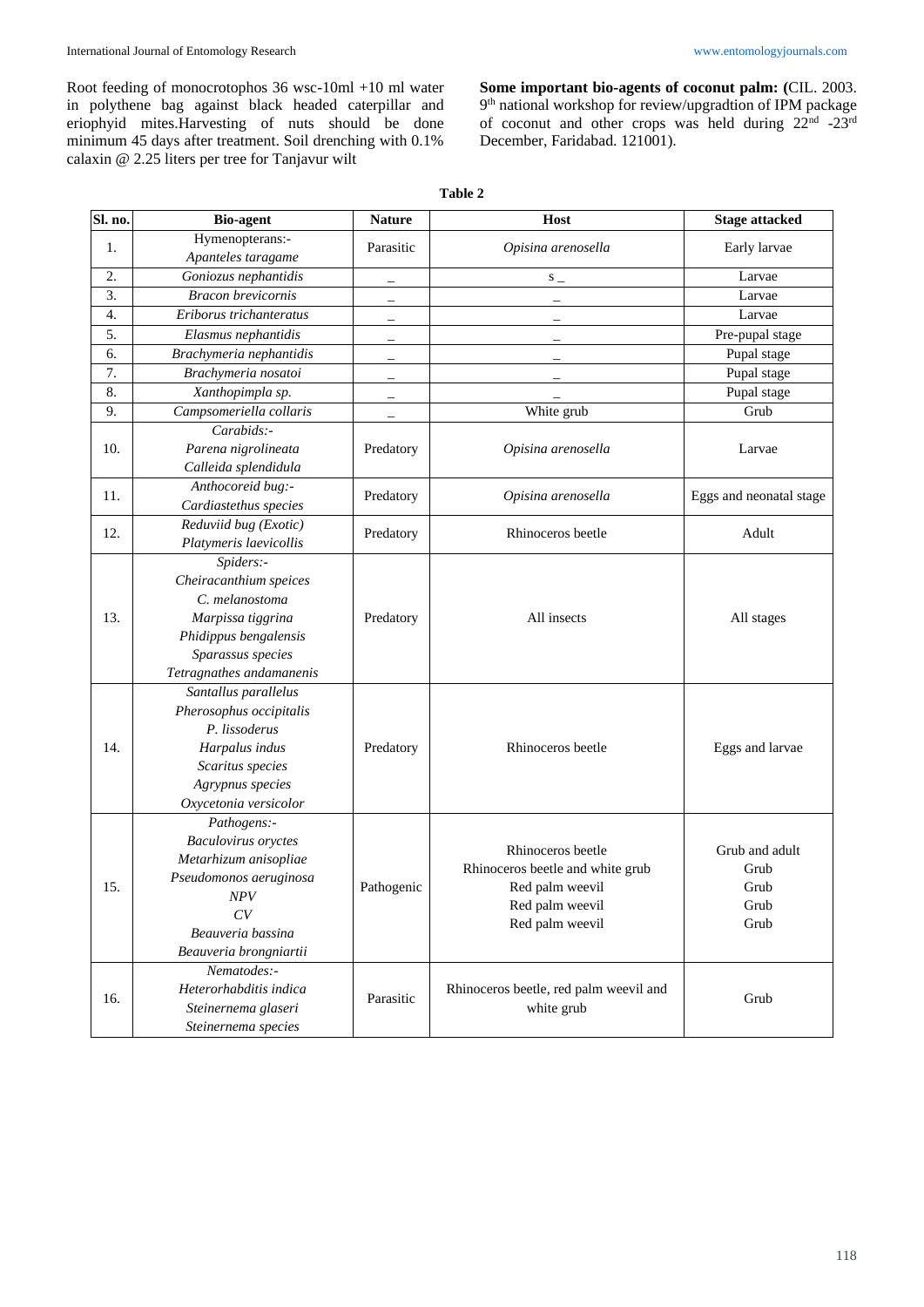

**Fig 1:** Rhinoceros beetle and its nature of damage



**Fig 2:** Red palm weevil and its nature of damage



**Fig 3:** Coconut mite and its nature of damage



**Fig 4:** Coconut Black headed caterpillar and its nature of damage

## **Conclusion**

IPM is a holistic approach to minimize the pest impact and to maintain the balance of the esco-system.IPM technology has defined advantage over the conventional management strategies. It is economical, eco-friendly and more feasible

in a sustainable agro-ecosystem.

#### **Future Aspects**

To minimize the indiscriminate and injudicious use of chemical insecticides and to control pest population in the field use IPM technology.

#### **References**

- 1. Jalaluddin SM, Mohanasundaram M. Control of the coconut red mite Raoiella indica Hirst (Tenuipalpidae: Acari) in the nursery. Indian Coconut Journal (Cochin),1990:21(6):7-8.
- 2. Huger AM. A virus disease of the Indian rhinoceros beetle, Oryctes rhinoceros (Linnaeus), caused by a new type of insect virus, Rhabdionvirus oryctes gen. n., sp. n. Journal of invertebrate pathology,1966:8(1):38-51.
- 3. Abraham CC. Pests of coconut and arecanut. Advances in Horticulture, 1994:10:715-716.
- 4. Arif MJ, Wakil W, Gogi MD, Khan RR, Arshad M, Sufyan M, Majeed S. 21 Trends in Sustainabl e Management of Emerging Insect Pests. Developing Sustainable Agriculture in Pakistan, 417.
- 5. Abraham VA, Kurian C. Chelisoches moris F. (Forficulidae: Dermaptera), a predator on eggs and early instar grubs of the red palm weevil Rhynchophorus ferrugineus F. (Curculionidae: Coleoptera). Journal of Plantation Crops, 1973:1:147- 152.
- 6. Abraham VA, Kurian CHANDY. Preventive measures against red weevil in coconut palm. Indian farming, 1971.
- 7. Abraham VA, Mohandas N. Biology of coconut white grub Leucopholis coneophora Burm. (Melolonthinae: Scarabaeidae: Coleoptera). Journal of Plantation Crops,1988:16(1):38-44.
- 8. Abraham VA, Koya KA, Kurian C. Integrated management of red palm weevil (Rhynchophorus ferrugineus F.) in coconut gardens. Journal of Plantation Crops, 16(Supplement), 1989, 159-162.
- 9. Nair MK. Advances in coconut research and development (No. 634.61 N35), 1993.
- 10. Nair MK. Advances in coconut research and development (No. 634.61 N35), 1993.
- 11. Winotai A. Integrated pest management of important insect pests of coconut1. Cord,2014:30(1):19-19.
- 12. Gopal M, Gupta A, Nair RV. Variations in hosting beneficial plant-associated microorganisms by root (wilt)-diseased and field-tolerant coconut palms of West Coast Tall variety. Current Science, 2005, 1922- 1927.
- 13. Josephraj kumar A, Rajan P, Mohan C, Thomas RJ. New distributional record of buff coconut mealybug (Nipaecoccus nipae) in Kerala, India. Phytoparasitica, 2012:40(5):533-535.
- 14. Barber IA, McGovern TP, Beroza M, Hoyt CP, Walker A. Attractant for the coconut rhinoceros beetle. Journal of Economic Entomology,1971:64(5):1041-1044.
- 15. Barlow HS, Chew PS. The rhinoceros beetle Oryctes rhinoceros in young oil palms replanted after rubber on some estates in Western Malaysia. In Proceedings of the Malaysian Crop Protection Conference, 1970, 133- 144.
- 16. Bedford GO. Biology, ecology, and control of palm rhinoceros beetles. Annual Review of Entomology,